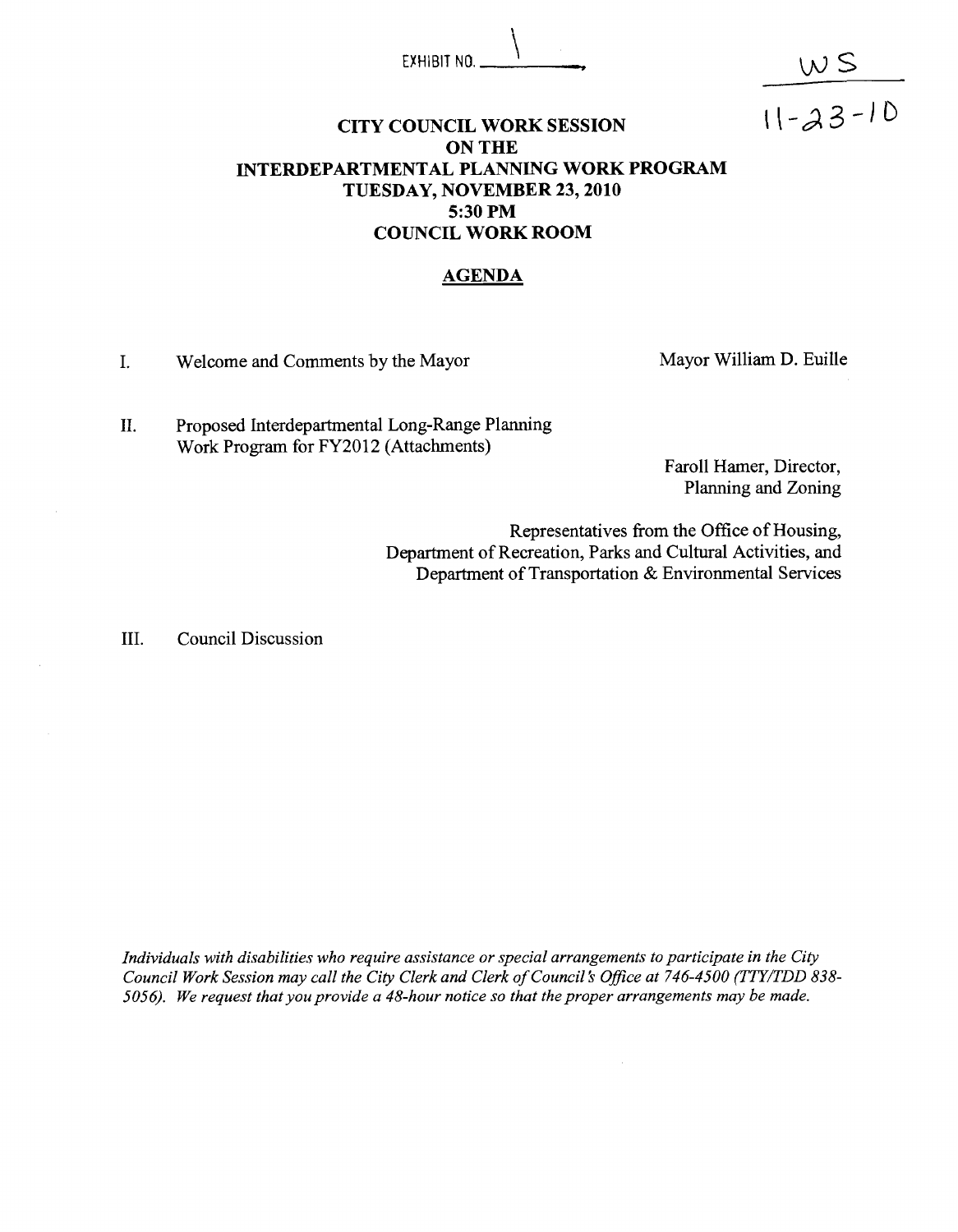### City of Alexandria, Virginia

#### MEMORANDUM

|                 | DATE: NOVEMBER 18, 2010                                                                              |
|-----------------|------------------------------------------------------------------------------------------------------|
| TO:             | THE HONORABLE MAYOR AND MEMBERS OF CITY COUNCIL                                                      |
| FROM:           | JAMES K. HARTMANN, CITY MANAGER                                                                      |
| <b>SUBJECT:</b> | UPCOMING NOVEMBER 23 WORK SESSION ON THE PROPOSED<br>FY 2012 INTERDEPARTMENTAL PLANNING WORK PROGRAM |
|                 |                                                                                                      |

In preparation for Council's November 23 work session on the proposed FY 2012 Interdepartmental Planning work program, attached you will find a memo on the subject that the Director of Planning and Zoning wrote to the Planning Commission earlier this month. You will note that this document and Tuesday night's work session will be focused on planning activity beyond just the Department of Planning and Zoning. In preparation for the work session, staff fiom those land use related departments (P&Z, T&ES, Housing, RP&CA) have been working on a more integrated collaborative, multi-departmental proposed work program for FY 2012. It should be noted that the described desired work program (which seeks to respond to the City's Strategic Plan initiatives) would require more budget resources than the current base budgets of these departments. On Tuesday night, staff will articulate where the budget gaps are between current resources and the desired work program.

#### Attachments

cc: Mark Jinks, Deputy City Manager Faroll Hamer, Director, Planning and Zoning Rich Baier, Director, Transportation and Environmental Services James Spengler, Director, Recreation, Parks and Cultural Activities Mildrilyn Davis, Director, Office of Housing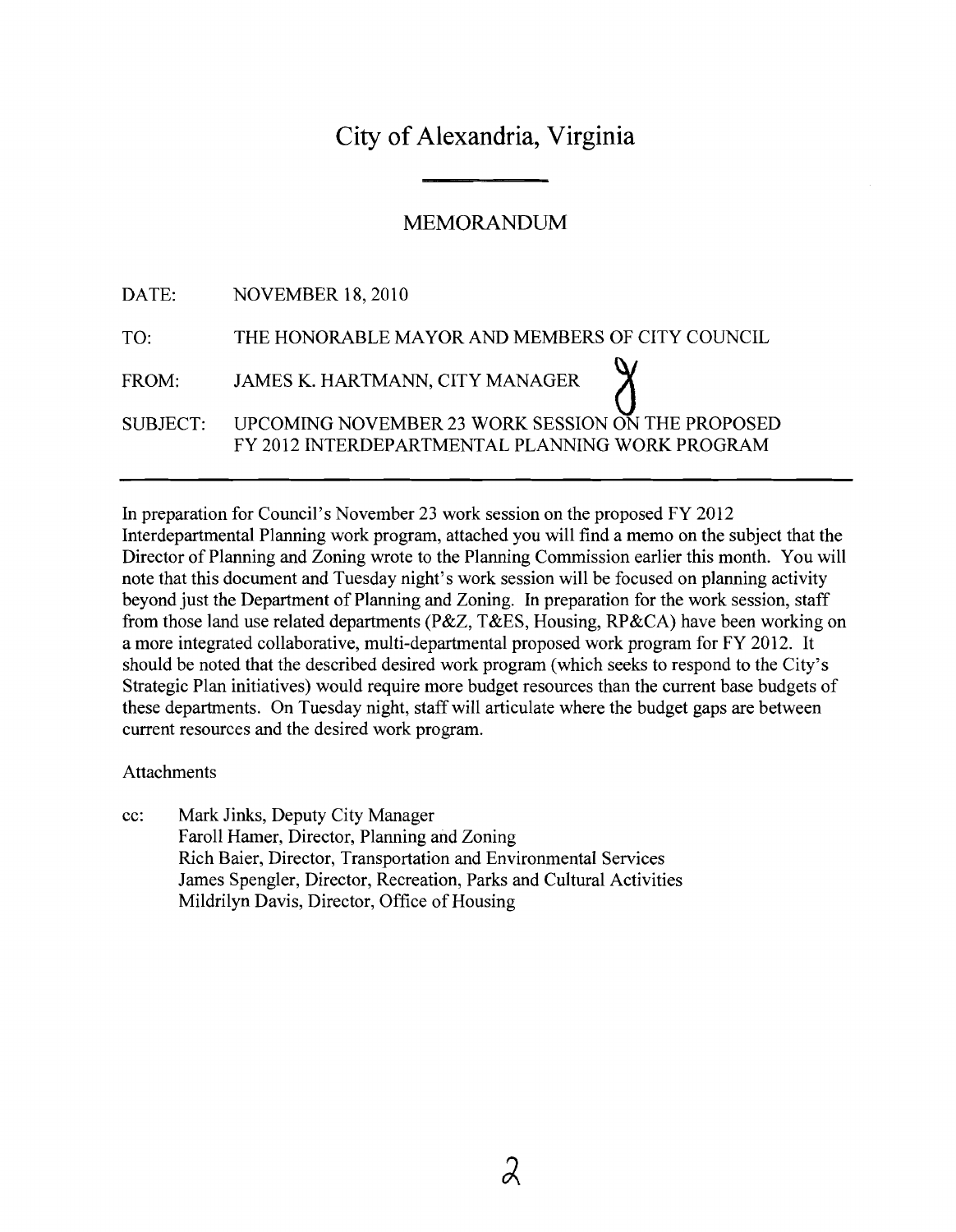City of Silexandria, Virginia

#### **MEMORANDUM**

DATE: NOVEMBER 4, 2010

- TO: CHAIR AND MEMBERS OF THE PLANNING COMMISSION
- FROM: FAROLL HAMER, DIRECTOR, DEPARTMENT OF PLANNING AND ZONING

SUBJECT: PRIORITIES FOR THE LONG RANGE PLANNING AND PLAN IMPLEMENTATION WORK PROGRAM FOR FY2012 AND BEYOND

ISSUE: Discussion of the Planning Commission's priorities for the City's long range planning and plan implementation work program for FY 2012 and beyond.

RECOMMENDATION: That the Planning Commission review the following proposed planning initiatives, including staffing level and fimding requirements, and provide guidance on the priorities for FY2012.

Major Interdepartmental Planning Initiatives:

- Complete the Beauregard Corridor Small Area Plan and related action items, including Beauregard Transit Corridor Feasibility Study and BRAC-133 improvements.
- Pursue.King Street and Waterfront initiatives in accordance with Goal 1 Objective 1 of the Strategic Plan, including King Street retail initiatives, King Street Metro Station improvements, Old Town parking, and Wayfinding, with the greatest level of effort on actions to implement the Waterfront Plan.
- Move forward with the Potomac Yard Metro Station, the next step being an extensive Environmental Impact Statement process will begin in FY2011.
- Begin a small area plan for Eisenhower West upon completion of the Beauregard Corridor plan.
- Begin a land use study to complement the scheduled Duke Street Corridor Transit Feasibility Study.
- Begin implementation of the recommendations of the Housing Master Plan.

Special Projects and Ongoing Implementation Work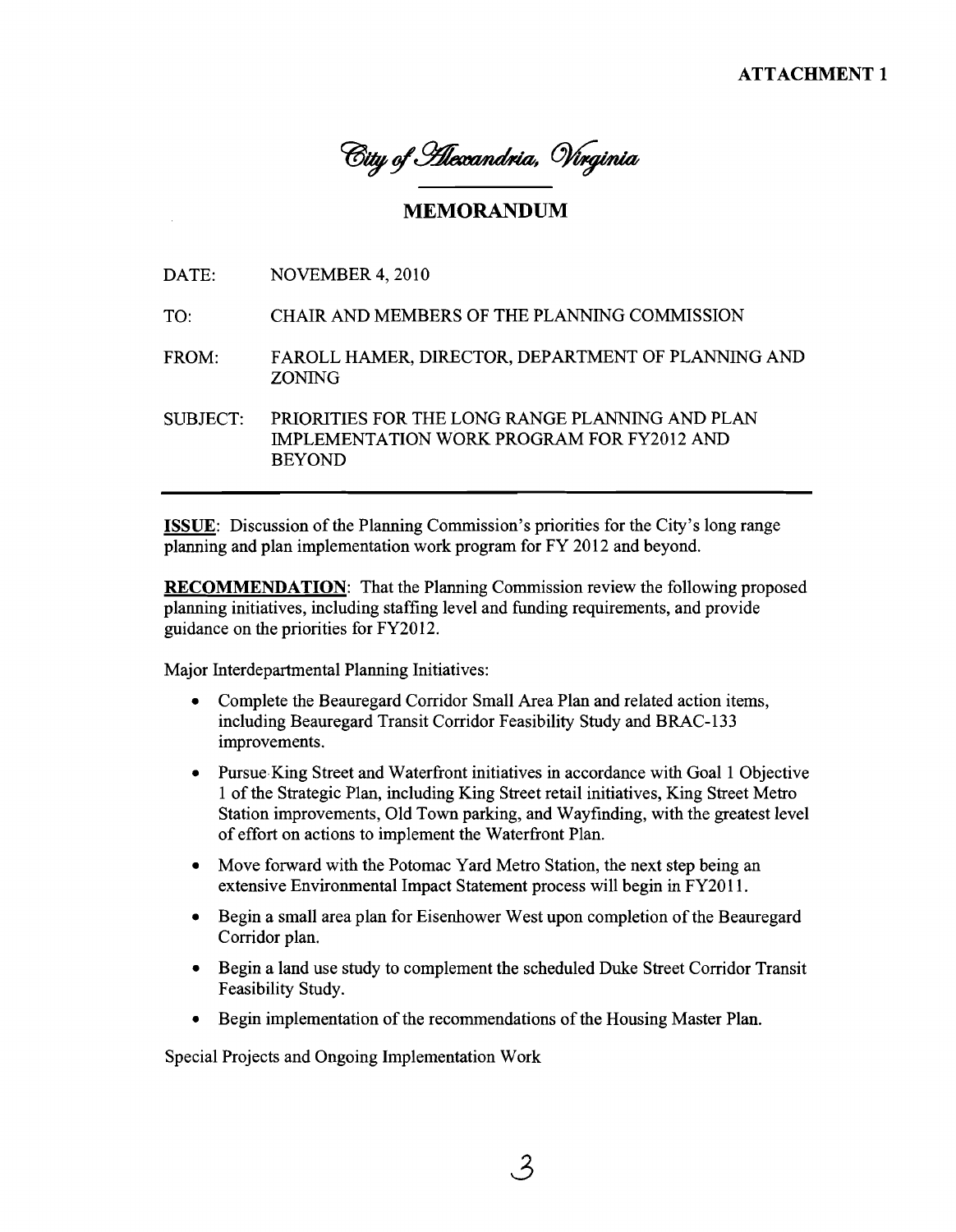- **<sup>a</sup>**Continue work on specific action items to implement the Braddock Neighborhood Plan, the Arlandria Action Plan, and initiatives in Four Mile Run.
- Continue to work on regulatory reform, parking, and green building initiatives.
- Provide support, where needed, to initiatives that encourage private sector redevelopment in the Landmark/Van Dorn plan area.
- Conduct 2010 Census data analysis, reporting and forecasting.  $\bullet$
- In addition to those listed above, participate in planning initiatives led by other  $\bullet$ departments, such as ACPS long range planning, historic preservation planning, and public art master planning.

#### **DISCUSSION**

As in previous years, the Department of Planning and Zoning has prepared a bar  $chart$  timeline of a proposed work program for  $FY2012$ . The chart is attached and shows how the Department recommends allocating expected resources to the current and anticipated planning initiatives.

Although the FY20 12 work program is the focus of our discussion, the chart covers the time period from January 2010 through August of 2013 to give a broader picture of the proposed schedule of major planning projects. In addition, the chart shows work associated with plan implementation, which continues to occur for some years after each plan is adopted.

This chart focuses on long range planning and plan implementation projects, which are primarily staffed in P&Z by the Neighborhood Planning and Community Development division. However, several projects on the chart are ones that will require either substantial support or will be led by other divisions in P&Z.

In this year's work program material, there is a greater emphasis on implementation of the City Council's new Strategic Plan adopted earlier in 2010, on the interdepartmental nature of the planning program, and more attention to the staff resources needed to complete each project. The proposed work program has been coordinated with the Office of Housing; the Department of Recreation, Parks and Cultural Activities; and Transportation and Environmental Services. Discussion of initiatives to implement the Strategic Plan involved the above Departments, as well as the Department of Code Administration, the Alexandria Economic Development Partnership and the Alexandria Convention and Visitors Association.

Four City departments have provided estimates on the staff resources needed to provide the recommended level of effort on each project. There is greater demand for work to be completed than there are currently staff resources to devote to it. This proposed work program manages the imbalance in four ways:

- Prioritizing certain types of projects over others;  $\bullet$
- Delaying some projects until others can be completed;

4

 $\overline{2}$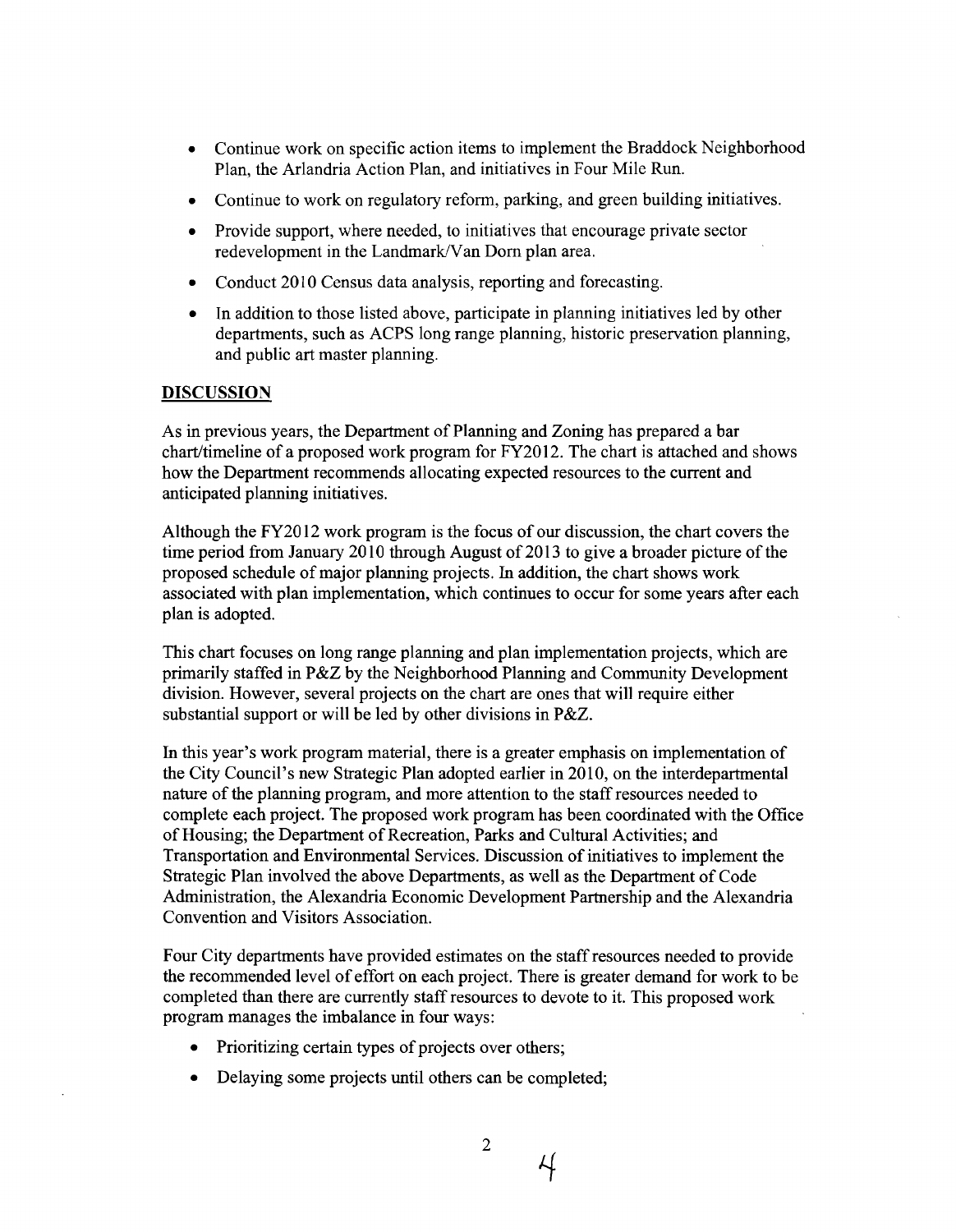- Reducing the scope of work of a project;
- Identifying how additional staff resources, if they can be made available, would be used.

#### *Relationship to the FY2012 Budget Process*

The work program is closely aligned with the budget because it is through the budget that resources are provided to complete the projects. City departments are currently working with the City Manager to prepare a proposed budget for FY2012, which will be released on February 8th of next year. The Planning Commission and the City Council review the work program each fall to provide general guidance on planning priorities for the proposed budget. The fall work program discussions are also a useful opportunity to review the issues, information and events that engender changes in the work program schedule or in work program priorities.

The work program will be reviewed again by the Planning Commission and the City Council prior to adoption of the FY2012 budget to make sure that the work program and the budget are aligned.

The biennial check-ins also keep the public informed about the work program and schedule.

#### *Themes for FY2012*

The basic approach to developing the proposed work program involves some constants from year to year: projects that have been started must be completed, adopted small area plans may be followed by plan implementation, and there will be projects led by other departments that will require contributions by Planning & Zoning staff.

Within that framework, there are still choices to be made, particularly during constrained budget times. Last spring, the Department of Planning and Zoning, along with our partner departments and agencies, identified four themes that it used to make choices for the FY2012 work program: preparing for the upturn by supporting Goal 1 of the Strategic Plan (i.e., the goal that advocates for quality development and redevelopment), more emphasis on action and less on study through increased attention to plan implementation, expanded intergovernmental coordination. and continuously improving civic engagement. These themes continue to guide the work program.

#### *Descriptions of Work Program Items*

The attached chart shows 21 work program items that have some work expected in FY2012. Interdependent projects or projects that address a common theme are grouped. These groups are listed in a general order of highest priority/highest level of effort first.

*Beauregard Corridor Small Area Plan and related action items:* This work program gives a very high priority and devotes a high level of staff resources to completing the Beauregard Corridor Small Area Plan, as well as the Beauregard

3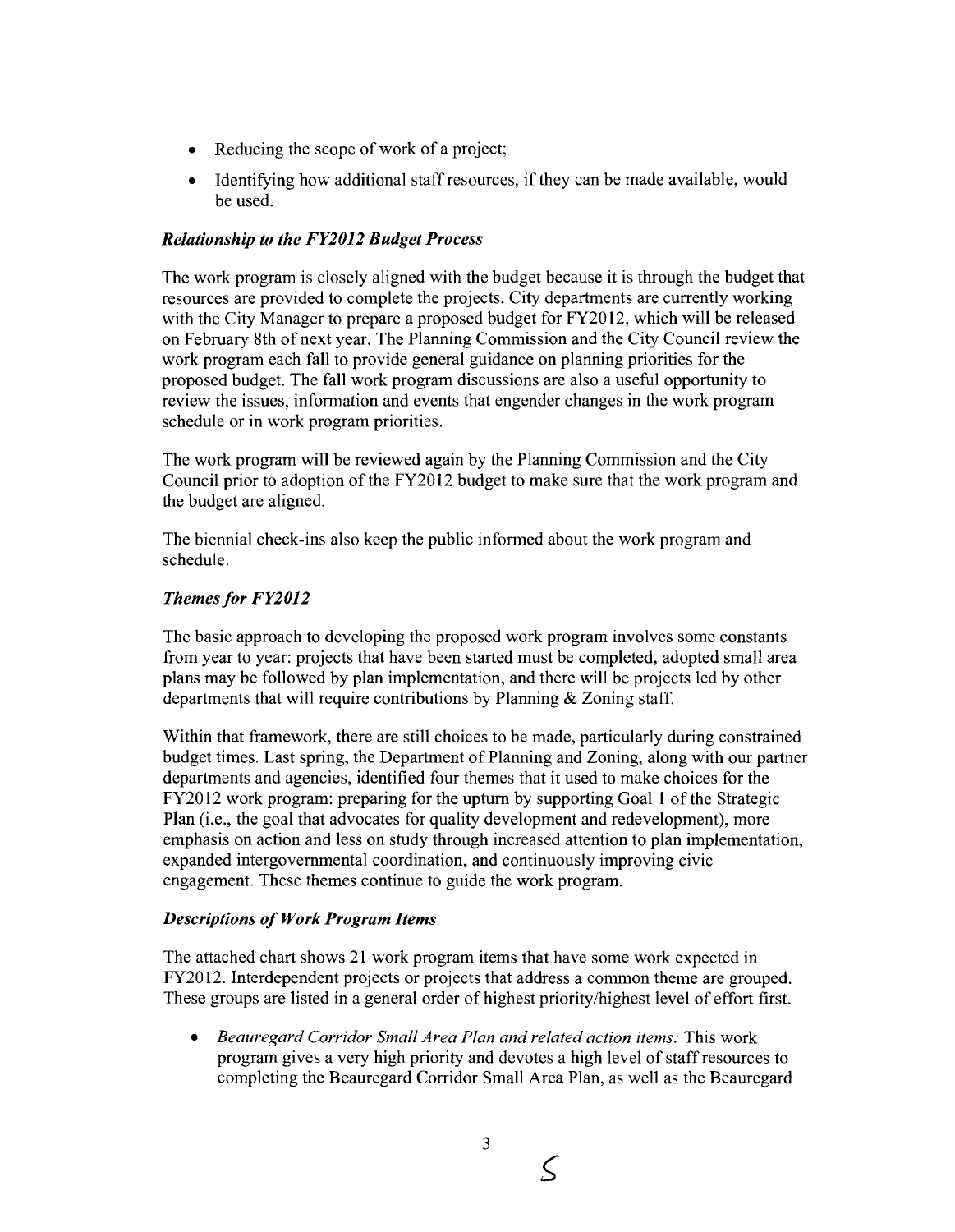Transit Corridor Feasibility Study and BRAC-133 related improvements. The work program anticipates restarting the Beauregard Corridor planning process in early 2011 focused on transit-oriented solutions and with a higher level of regular civic engagement. P&Z expects to devote 3 staff to this project for the 8 months in FY2011 until anticipated plan adoption.

- *King Street and the Waterfont:* The Strategic Plan places a high priority on King Street and the Waterfront as areas with solvable challenges that a high potential for a return on investment in the relatively short term. Projects in this category include:
	- o Waterfront Plan Implementation: This work program allocates the staff resources to support immediate progress on key aspects of the Waterfront Plan. The Plan, of course, is not yet adopted, and the specific work program items will be determined by the Plan. In developing the work program, staff is anticipating that the FY2012 emphasis will be on design and engineering of the first phase: immediate improvements that have the greatest positive impact on commerce and the visitor experience, which are likely to be at the foot of King Street and in the Waterfront Park area. The proposed work program also includes design guidelines for a wide range of waterfront-wide elements.

Implementation of the Waterfront Plan will include design and construction of shoreline improvements, including the bulkhead from Point Lumley to Waterfront Park, which will require both the planning and engineering necessary to build these improvements as well as considerable interaction with state and Federal agencies for permitting and other necessary approvals and to take advantage of grant hnding opportunities.

- As the first steps in FY2012, T&ES and P&Z will develop an overall conceptual engineered plan for these shoreline improvements, outline the critical path of regulatory approval and coordinate with the appropriate agencies. Final engineering design and permitting would occur in subsequent fiscal years. King Street Metro Station Improvements: The station, one of the gateways to the King Street retail area, is slated for improvements to benefit those who arrive or depart the area by walking, biking, transit, or auto. Additional design and public outreach is needed before this project will be implemented.
- o Old Town Parking Implementation: The City committed significant resources to Old Town parking solutions in FY2011; parking will continue to require active management through FY20 12 and beyond.
- o Wayfinding: Phase 2 of the Wayfinding program provides information and directional signage for pedestrians in King Street/Old Town area.
- o King Street retail initiatives: Several initiatives were identified in the Strategic Plan to help improve the appeal of King Street to shoppers and diners.

 $\wp$ 

 $\overline{4}$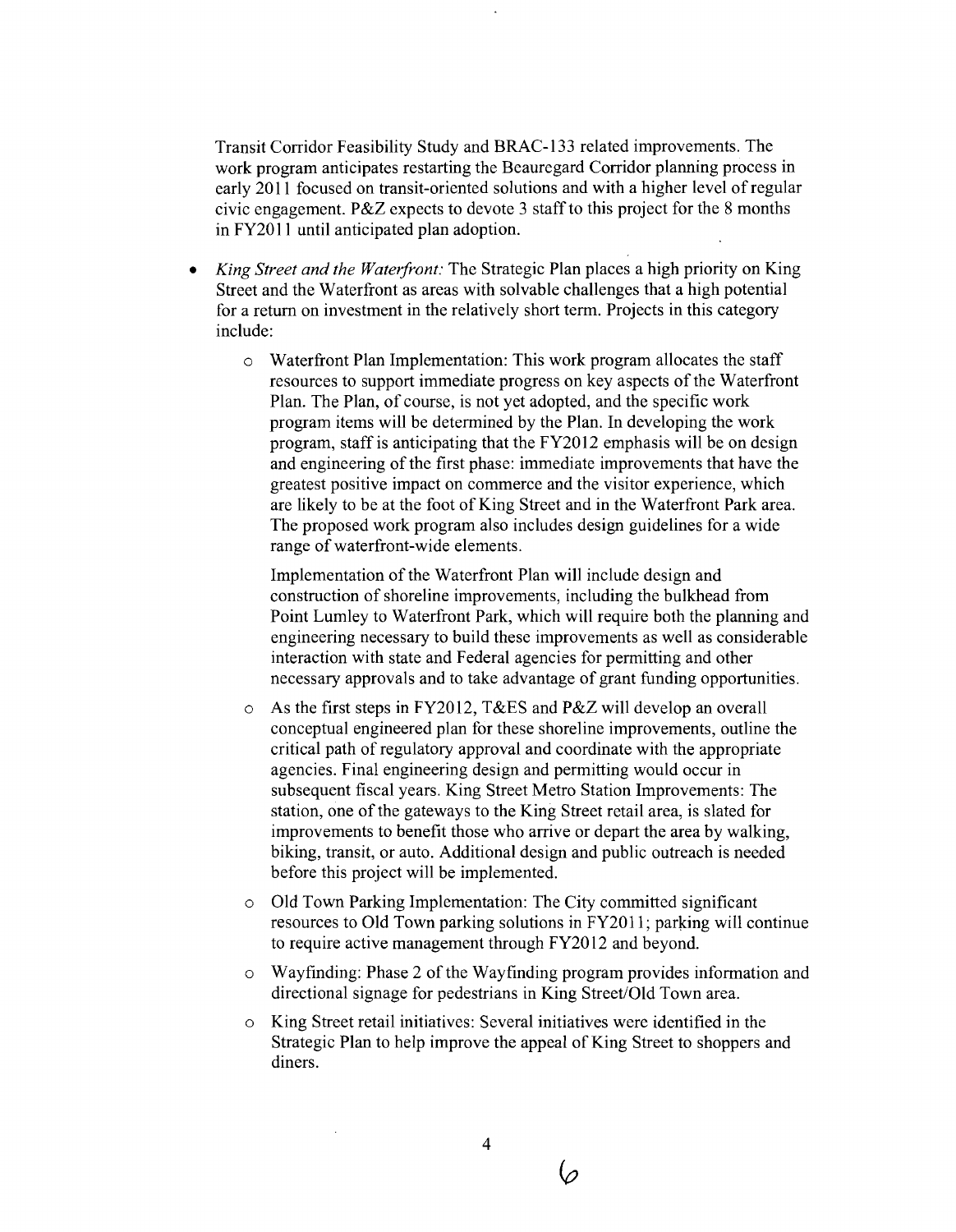- *Eisenhower West Small Area Plan:* Currently scheduled to begin in January, the start of this plan is proposed to be delayed until the Beauregard Plan is adopted in early 2012. Major plan issues include transportation, including regional traffic; the constrained dimensions of the corridor, and a diverse mix of residential, office, warehouse and industrial land uses.
- *Duke Street Land Use Study:* The Transit Corridor Feasibility Study looks at the  $\bullet$ three high capacity transit corridors identified in the City's Transportation Master Plan. The land use in the Route 1 Transit Corridor is informed by the Potomac Yard and Braddock plans, and the Beauregard Transit Corridor will be informed by the Beauregard Corridor Small Area Plan. This effort will look at the land use implications of high capacity transit along Duke Street. Staff is recommending that this effort be a study, rather than a small area plan.
- *Potomac Yard Transit:* The FY2012 work program will devote resources to continuing both the Environmental Impact Statement of the Potomac Yard Metro Station as well as continued Environmental Impact Statement work on the Crystal City - Potomac Yard transitway.
- *Housing Master Plan Implementation:* This plan is currently underway with a goal of completion by the end of FY2011. Staff anticipates implementation work will include policy and regulatory changes (including possible amendments to the zoning ordinance), some of which may involve items for the City's 2012 Legislative Package. Other tasks include the pursuit of additional affordable housing partners and funding sources, development of specific program options identified in the plan, and outreach/education efforts to inform stakeholders about relevant aspects of the plan.
- *Small Area Plan Implementation:* Staff suggests allocating resources sufficient to make continued progress on plan implementation in Arlandria and Four Mile Run and in Braddock.
	- o The *Arlandria* Action Plan advisory group completed a year-long review of implementation issues, including an examination of potential barriers to redevelopment in adopted plans and zoning. The work program anticipates continuing the same level of P&Z staff support for Arlandria in FY2012. RPCA and T&ES staff expects to devote a substantial number of hours to the *Four Mile Run* Park project, Four Mile Run stream restoration and related initiatives.
	- In *Braddock*, implementation work will focus developing an agreement with the Post Office to acquire the balance of the land for the neighborhood park. If development proceeds, contributions will begin to accrue from developers toward the Braddock open space and community amenities funds.
	- At this time, staff has no indication that the property owners will be ready to ramp up *Landmark Mall* redevelopment in FY2012. Efforts will be dependent on the readiness of the General Growth spinoff to engage in redevelopment planning in FY 2012. Staff resources are allocated to

5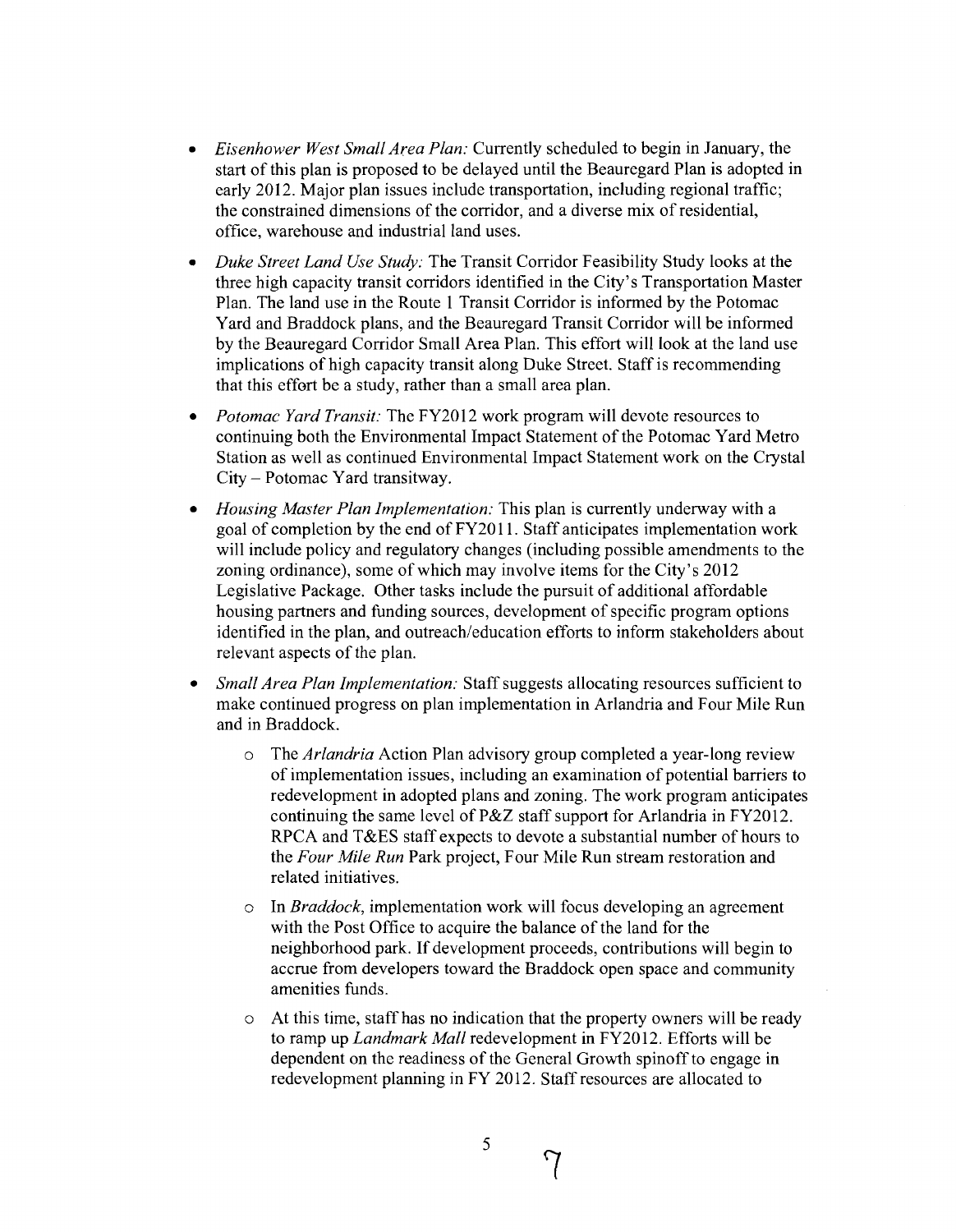continue to engage with property owners and conduct minor analytical work to answer their questions about the plan.

- *Regulatory Reform, Parking and Green Buildings:* These work program elements continue work started in previous years to address important issues related to development, land use, transportation and the environment.
	- *o Regulatory reform:* Previous examples include small business zoning. Among the opportunities for FY2012 are: permit process improvements, regulation of new small businesses, new BAR administrative approvals, and revising the elements of the traffic impact studies required of new development.
	- *o Parking:* Parking studies and programs continue in FY2012. Tasks include data collection and monitoring, discussions with private garage owners, valet parking, and resident parking permit districts.
	- o *Green Buildings:* The City has obtained a grant to continue the pursuit of opportunities to improve the sustainability of the built environment in such topic areas as existing buildings, incentives, and outreach.
- *Census and Demographics:* Census 2010 results will be available in the spring of 2010. The Department of Planning and Zoning (Neighborhood Planning and GIS) will update City databases; make the information available to City staff, public officials, and the public; conduct some analytical work; and begin to prepare updated long-range forecasts of population, housing and employment.
- *Long Range Planning Led by Other Departments:* The work program builds in a small amount of staff time to support long range planning by other departments, including Alexandria City Public Schools and Recreation, Parks and Cultural Activities.
- cc: Members of the Planning Commission Mark Jinks, Deputy City Manager Rich Baier, Transportation and Environmental Services Jim Spengler, Recreation, Parks and Cultural Activities Mildrilyn Davis, Office of Housing

 $\measuredangle$ 

6